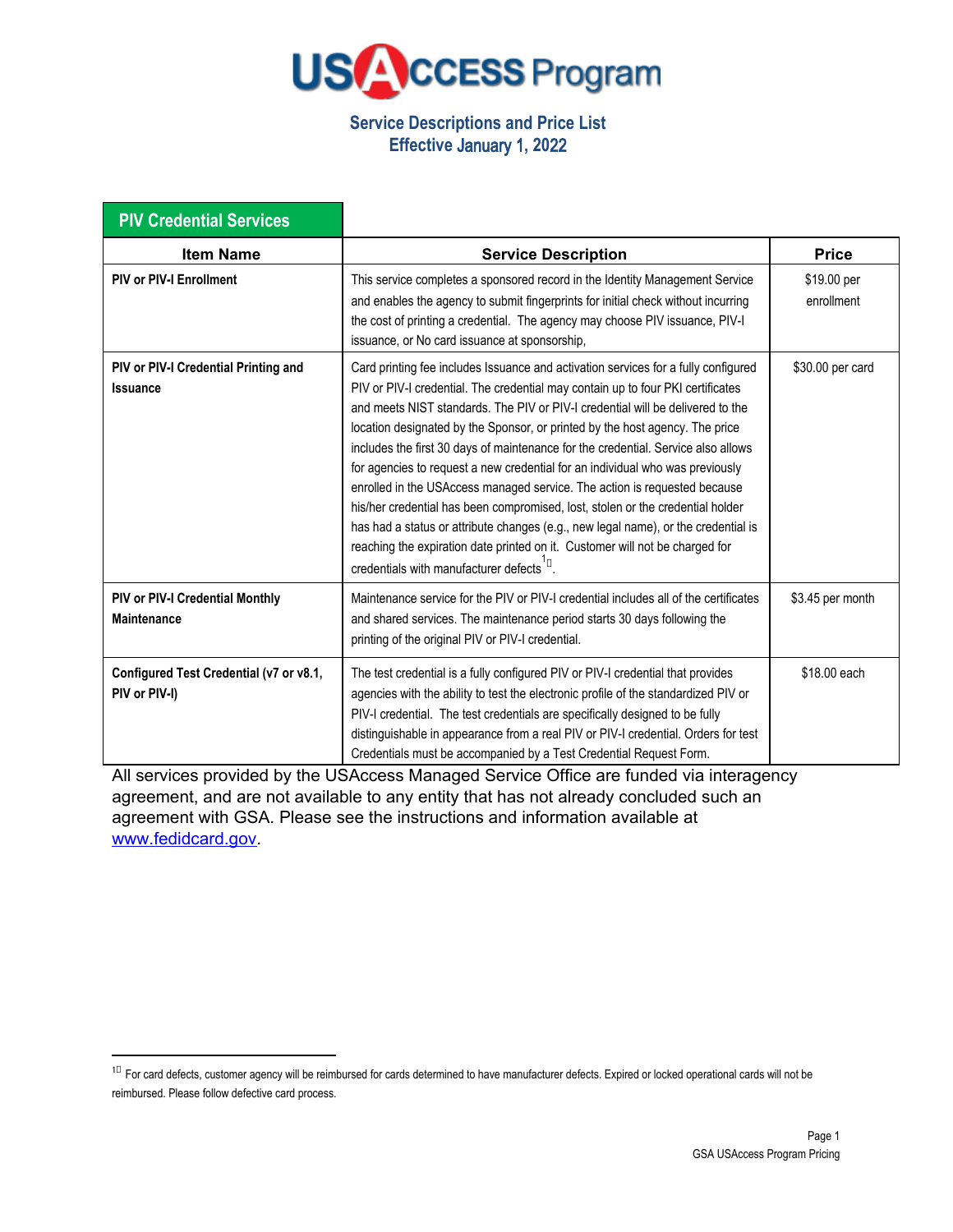

## **Service Descriptions and Price List Effective** January 1, 2022

| <b>Credentialing Work Stations</b>                                                     |                                                                                                                                                                                                                                                                                                                                                                                                                                                                                                                                                                                                                                                                                                                                                                                                                        |                                                                                        |
|----------------------------------------------------------------------------------------|------------------------------------------------------------------------------------------------------------------------------------------------------------------------------------------------------------------------------------------------------------------------------------------------------------------------------------------------------------------------------------------------------------------------------------------------------------------------------------------------------------------------------------------------------------------------------------------------------------------------------------------------------------------------------------------------------------------------------------------------------------------------------------------------------------------------|----------------------------------------------------------------------------------------|
| <b>Item Name</b>                                                                       | <b>Description</b>                                                                                                                                                                                                                                                                                                                                                                                                                                                                                                                                                                                                                                                                                                                                                                                                     | <b>Price</b>                                                                           |
| <b>Dedicated Credentialing Unit Managed</b><br>Service - Fixed<br>(minimum 12 months)  | Service provides a Fixed Credentialing Unit (CU) for a minimum of 12 months.<br>After 12 months, charges will continue automatically until the customer opts out,<br>with 30 days' notice. This allows agency customers the capabilities of enrolling<br>people into the managed service and activating PIV credentials. This managed<br>service includes all equipment, maintenance, Security certification, break/fix<br>services, technical refresh after 5 years of deployment, and help desk access.<br>Requires the completion and signature of a pre-operational checklist, and access<br>to an internet drop at the site. Note: There is no monthly charge or one-time fee<br>for Fixed Credentialing Units at Shared Sites. Billing for dedicated CUs will begin<br>30 days after the equipment is delivered. | \$100.00 per month<br>plus<br>\$1,300.00 one-time<br>fee                               |
| <b>Mobile Converting to Fixed CU for</b><br><b>Dedicated Sites</b>                     | An already deployed Mobile CU converting to a Fixed CU includes a firewall and<br>router configuration, 2 hours troubleshooting support to determine nature of<br>network support, SET worksheet review and confirmation, applicable shipping,<br>testing of returned laptop and restocking. Note: This charge only applies to<br>conversions to Fixed CUs at Dedicated Sites. For Shared Sites, there is no<br>conversion fee.                                                                                                                                                                                                                                                                                                                                                                                        | \$1,300.00 one-time<br>fee                                                             |
| <b>Dedicated Credentialing Unit Managed</b><br>Service - Mobile<br>(minimum 12 months) | Service provides a Mobile Credentialing Unit for a minimum of 12 months. After<br>12 months, charges will continue automatically until the customer opts out, with<br>30 days' notice. This allows agency customers the capabilities of enrolling people<br>into the managed service and activating PIV credentials. This managed service<br>includes all equipment, maintenance, Security certification, break/fix services,<br>technical refresh after 5 years of deployment, and help desk access. Requires<br>the completion and signature of a pre-operational checklist, and access to an<br>internet drop at the site. Note: Billing for dedicated CUs will begin 30 days after<br>the equipment is delivered.                                                                                                  | \$100.00 per month<br>plus<br>\$300.00 one-time fee<br>charged for the<br>Pelican Case |
| <b>Shared Credentialing Unit Managed Service</b><br>- Mobile<br>(minimum 12 months)    | One time charge charge included with Mobile CUs at Shared Sites. Includes a<br>Pelican transit case, foam insert and configuration of foam insert, and lock which<br>allows for the other CU service components to be transported between physical<br>locations safely and securely. Customer is required to return all pelican cases<br>upon decommission of the CU.                                                                                                                                                                                                                                                                                                                                                                                                                                                  | \$300.00 one-time<br>charge for the Pelican<br>Case                                    |
| <b>Optional Mobile CU Setup Call</b>                                                   | This Optional Mobile CU Setup Call includes up to 3 hours of contractor support<br>in one business day and must be scheduled in advance of the actual call. Setup<br>calls include hardware setup assistance over the phone, USAccess software<br>install assistance after agency configuration, and one time connection assistance<br>and troubleshooting.                                                                                                                                                                                                                                                                                                                                                                                                                                                            | \$250.00 one-time per<br>call                                                          |
| <b>New Light Activation Service</b>                                                    | Provides software and Peripherals (Card reader and fingerprint reader) to<br>perform PIV and PIV-I activations. Requires a customer-provided laptop capable<br>of running the software, and access to the internet. Includes software license key<br>and software updates as issued.                                                                                                                                                                                                                                                                                                                                                                                                                                                                                                                                   | \$1,000 one-time per<br>end-point                                                      |